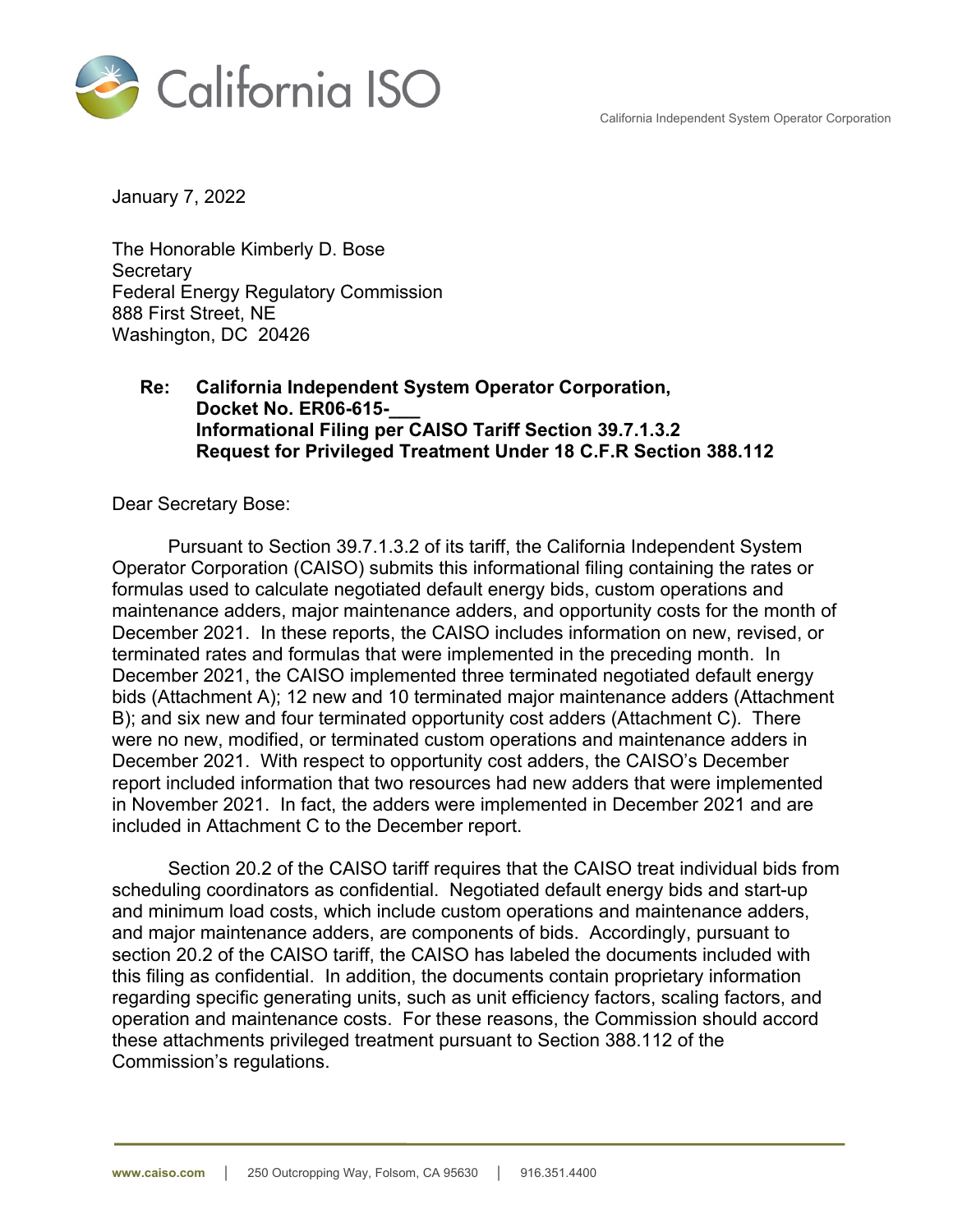The Honorable Kimberly D. Bose January 7, 2022 Page 2

Please contact the undersigned if you have any questions or concerns regarding the foregoing.

Respectfully submitted,

## **By:** */s/ Sidney Mannheim*

Roger E. Collanton General Counsel Sidney Mannheim Assistant General Counsel California Independent System Operator Corporation 250 Outcropping Way Folsom, CA 95630 Tel: (916) 351-4400 Fax: (916) 608-7222 smannheim@caiso.com

Attorneys for the California Independent System Operator Corporation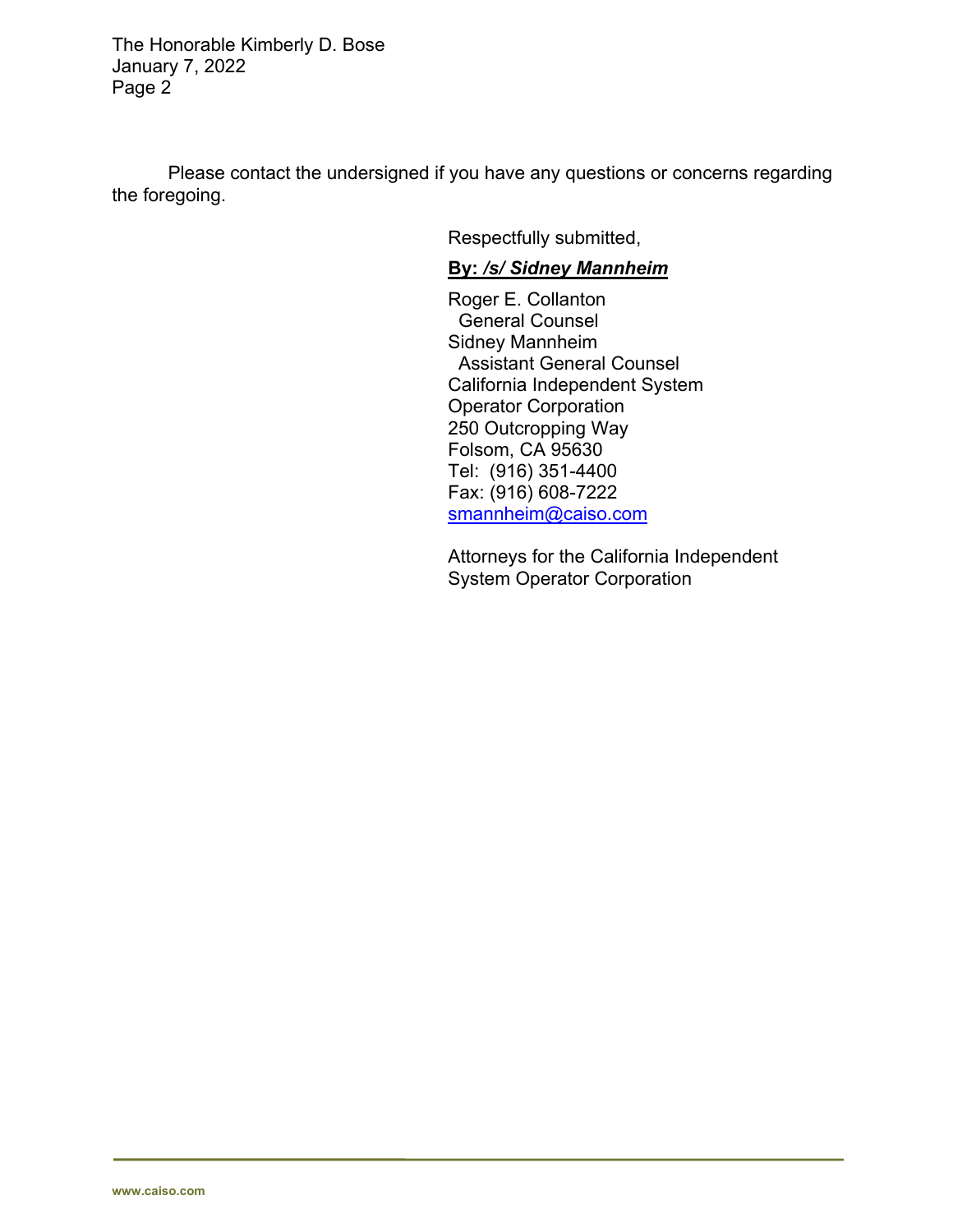**Informational Filing Pursuant to CAISO Tariff Section 39.7.1.3.2** 

**January 7, 2022** 

**California Independent System Operator Corporation** 

**Attachment A**  *Confidential Negotiated Default Energy Bid Information* 

**[ATTACHMENT CONSISTS OF PRIVILEGED MATERIAL REDACTED PURSUANT TO 18 C.F.R. § 388.112]**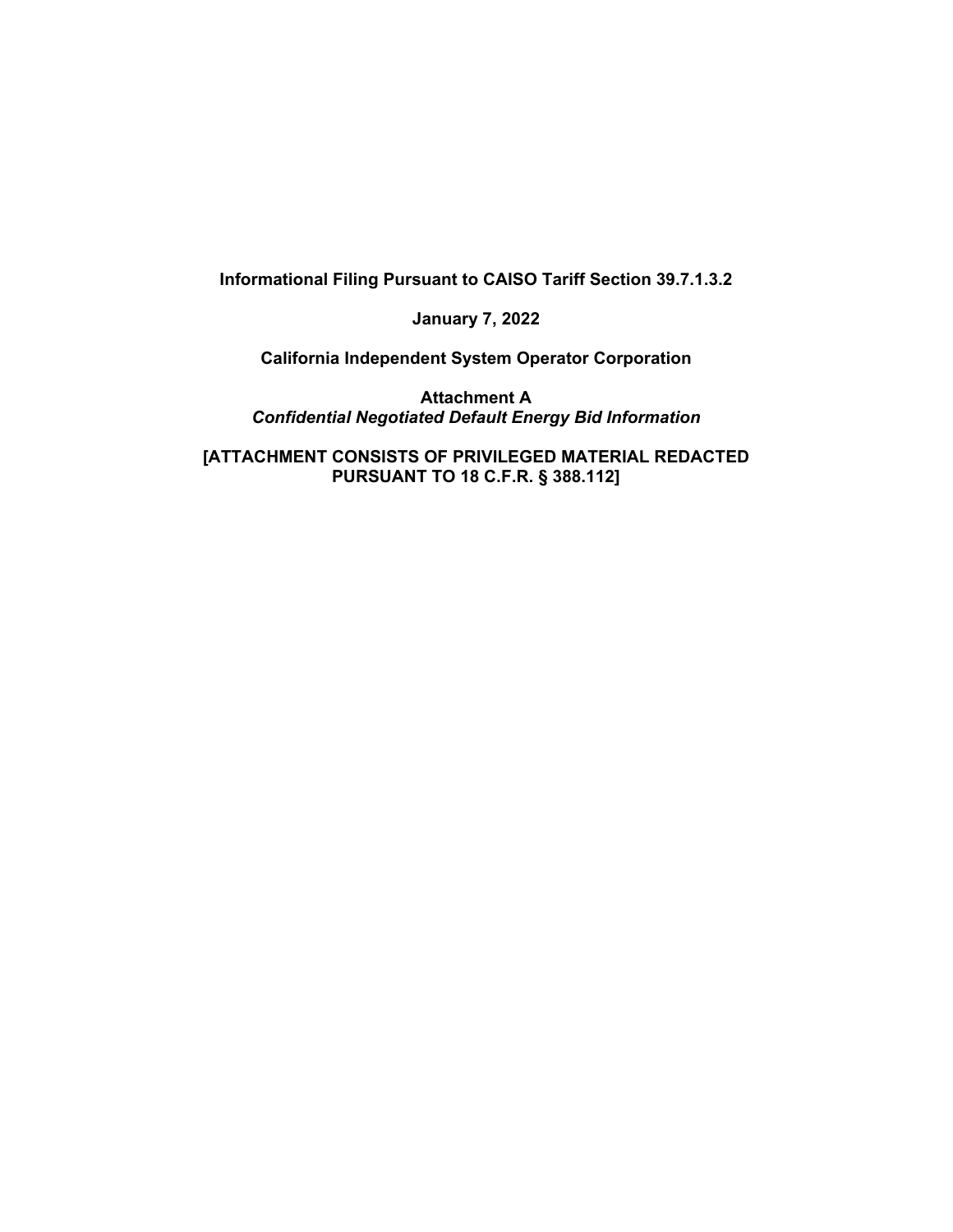**Informational Filing Pursuant to CAISO Tariff Section 39.7.1.3.2** 

**January 7, 2022** 

**California Independent System Operator Corporation** 

**Attachment B**  *Confidential Major Maintenance Adder Information* 

**[ATTACHMENT CONSISTS OF PRIVILEGED MATERIAL REDACTED PURSUANT TO 18 C.F.R. § 388.112]**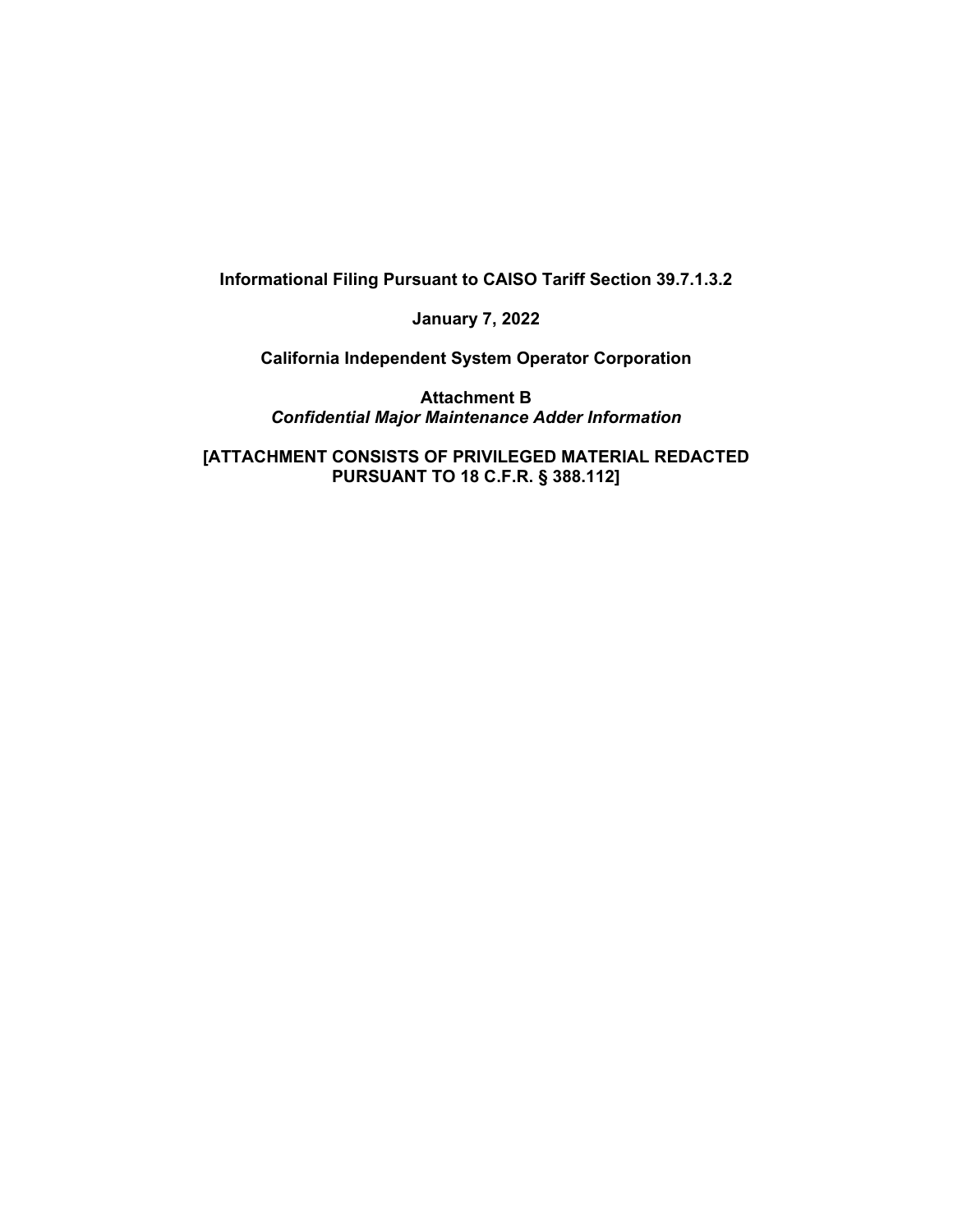**Informational Filing Pursuant to CAISO Tariff Section 39.7.1.3.2** 

**January 7, 2022** 

**California Independent System Operator Corporation** 

**Attachment C**  *Confidential Opportunity Cost Adder Information* 

**[ATTACHMENT CONSISTS OF PRIVILEGED MATERIAL REDACTED PURSUANT TO 18 C.F.R. § 388.112]**